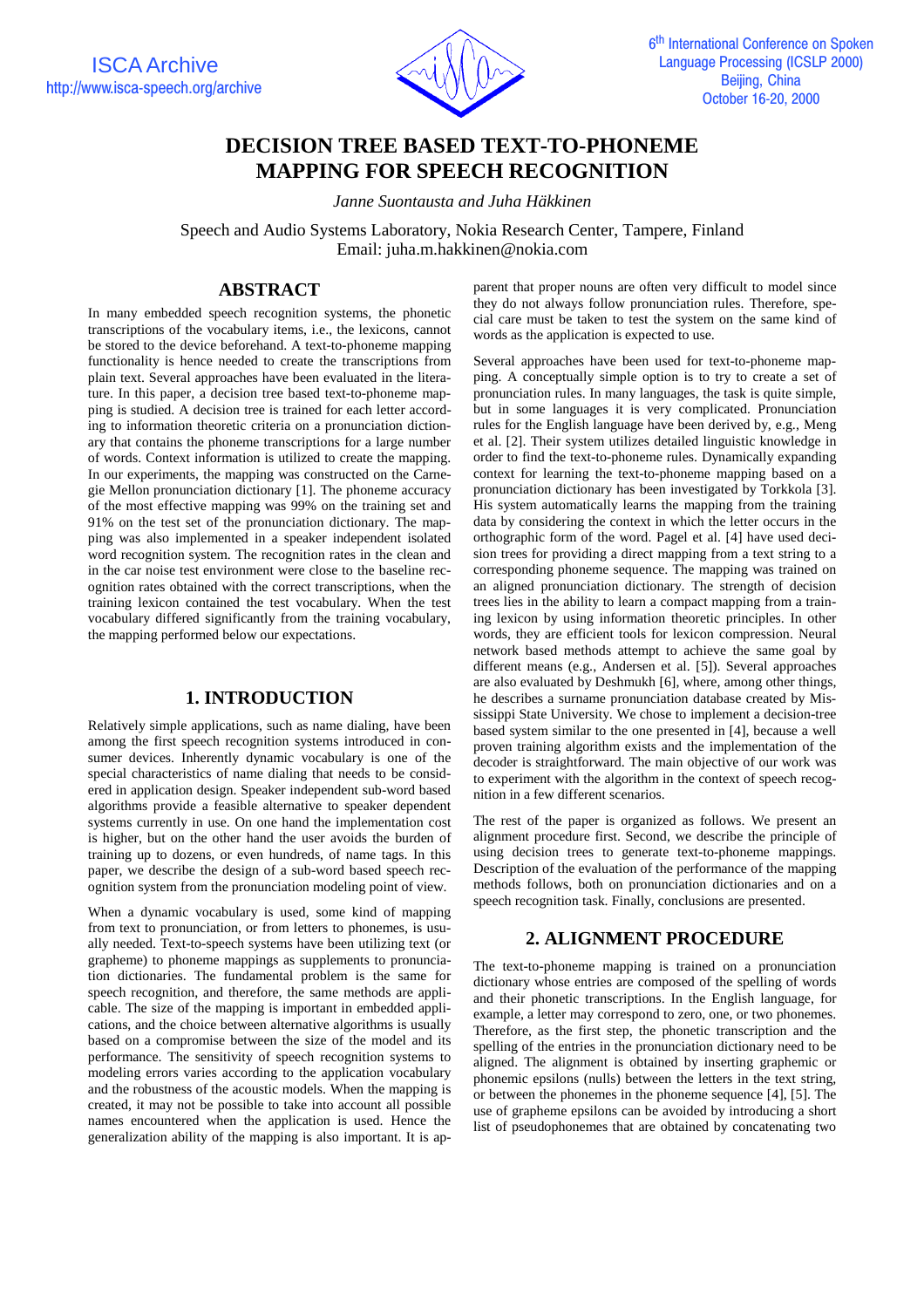phonemes that are known to correspond to a single letter (e.g.,  $/k$  s/ for 'x').

In order to align the pronunciation dictionary, the set of allowed phonemes has to be defined for each letter. The phoneme list includes the pseudophonemes for the letter and the possible phoneme epsilon. These lists are the only language dependent part of the text-to-phoneme mapping algorithm. The initialization of the penalties used in the alignment is based on the correspondence between the letters and phonemes. For a given letterphoneme pair, the penalty value is initialized with zero if the phoneme can be found in the list of allowed phonemes for the letter, otherwise it is initialized with a large positive value.

Given the initial penalty values, the pronunciation dictionary is aligned in two steps using the Viterbi algorithm. In the first step, all the possible alignments (producing the minimum score) are generated for each entry in the dictionary. Based on all the aligned entries, the penalty values are then re-scored. In the second step, only a single best alignment is found for each entry. These alignments are later used to train the actual text-tophoneme mapping implemented with decision trees.

#### **3. DECISION TREES**

The mapping from the spelling of the word to the corresponding phoneme sequence is carried out using decision trees [4], [7]. The decision trees are trained on the aligned pronunciation dictionary. A single tree is trained for each letter which allows for training several trees in parallel, therefore speeding up the training phase.



Figure 1: Exemplary decision tree showing nodes and leaves with attributes  $a_i$  and phoneme information  $p_i$ .

A decision tree is composed of nodes that are linked together as seen in Figure 1. An attribute is attached to each node. The attribute specifies what kind of context information is considered in the node. The context information may include the letters on the left and right hand side of the current letter. In addition, the previous phonemes and their phoneme classes may be used. Each node of the tree is followed by child nodes, unless the node is a leaf. We climb from a node to a child node based on the values of the attribute specified in the node. In order to find the phoneme transcriptions for words, the phonetic information needs to be stored in the tree. Therefore, in addition to the attribute, the phoneme that is most frequently encountered in the training data in the respective context is stored in every node.

When the decision tree is used for retrieving the phoneme that corresponds to the letter in a certain context, the search starts at the root node. The tree is climbed until a leaf is found. The pho-

neme that corresponds to the letter in the given context is stored in the leaf.

## **3.1. Training of decision trees**

When a decision tree is trained for a given letter, all the training cases for the letter are considered. A training case for the letter is composed of the letter and phoneme contexts and the corresponding phoneme in the aligned pronunciation dictionary. During training, the decision tree is grown and the nodes of the decision tree are split into child nodes according to an information theoretic optimization criterion. The splitting continues until the optimization criterion cannot be further improved.

In training, the root node of the tree is split first. In order to split the node into child nodes, an attribute has to be chosen. All the different attributes are tested and the one that maximizes the optimization criterion is chosen. Information gain [7] is used as the optimization criterion. In order to compute the information gain of a split, the phoneme distribution before splitting the root node has to be known. Based on the phoneme distribution in the root node, the entropy *E* is computed according to

$$
E = -\sum_{i=1}^{N} f_i \log_2 f_i , \qquad (1)
$$

where  $f_i$  is the relative frequency of occurrence for the  $i^{th}$  phoneme, and *N* is the number of phonemes. Based on the letter and phoneme contexts, the training cases in the root node are split into subsets according to the possible attributes. For an attribute, the entropy after the split,  $E^s$ , is computed as the average entropy of the entropies of the subsets. If  $E_i^s$  denotes the entropy of the subset *j* after the split, the average entropy after the split is

$$
E^{s} = \sum_{j=1}^{K} \frac{|S_{j}|}{|S|} E_{j}^{s} , \qquad (2)
$$

where  $|S|$  is the total number of training cases in the root node,  $S_j$  is the number of training cases in the *j*<sup>th</sup> subset, and *K* is the number of subsets. The information gain for an attribute is given by

$$
G = E - Es.
$$
 (3)

The information gain is computed for each attribute, and the attribute that has the highest information gain is selected.

The splitting of the nodes in the tree is repeated for the child nodes. The training cases belonging to each child node are further split into subsets according to the different attributes. For each child node, the attribute that has the highest information gain is selected. The splitting of the nodes in the tree continues while the information gain is greater than zero and the entropies of the nodes can be improved by splitting. In addition to the information gain, the splitting is controlled by a second condition. A node can be split only if there are at least two child nodes that will have at least a preset minimum number of training cases after the split. If the information gain is zero or the second condition is not met, the node is not split.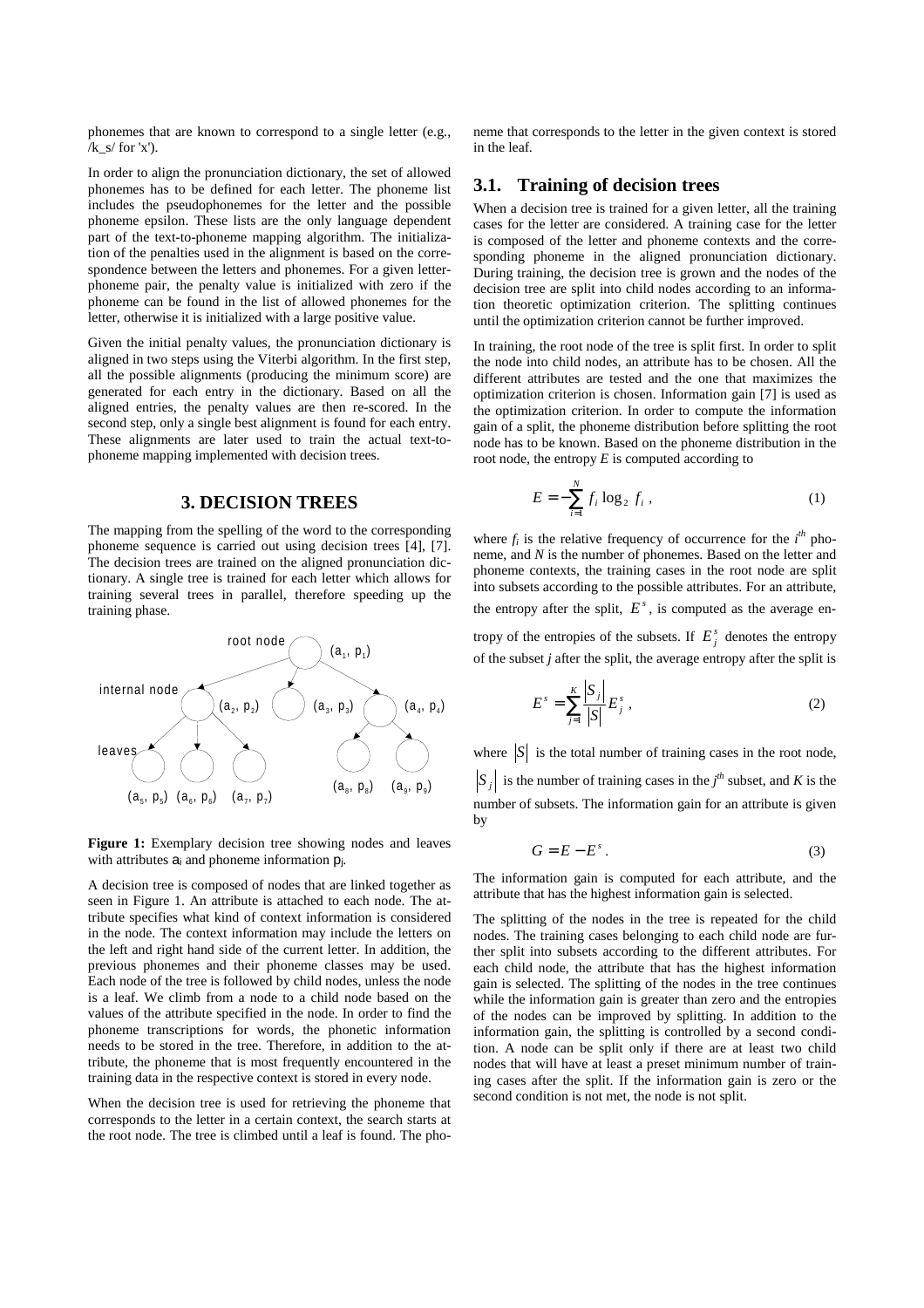## **3.2. Pruning of decision trees**

Pruning is introduced in order to remove those nodes from the tree that do not contribute to the modeling accuracy. In addition, when pruning is applied the number of nodes, and the required memory for storage of the decision tree is reduced. Pruning can be done by introducing a stopping criterion into the training algorithm. Another possibility is to allow the decision tree to grow on the training set, and apply pruning on a pruning data set after training. Here the latter approach is taken since growing and pruning is reported to be more reliable in [7].

Error based pruning [7] is applied after the training step. A subtree is truncated to a leaf, if the predicted error rate at the root of the sub-tree is smaller than or equal to the predicted error rate at the leaves of the sub-tree. In addition, the sub-tree can be replaced by its most common branch if the predicted error rate of the sub-tree is greater than or equal to the predicted error rate of the most common branch. Pruning proceeds from the leaves towards the root node. For each node, the predicted error rate is computed. Also the predicted error rates of the child nodes and the most frequent branch are computed. If the predicted error reduction is greater when the sub-tree is replaced by its most frequent branch, the sub-tree is pruned accordingly. Otherwise the sub-tree is truncated to a leaf provided that the predicted error rate at the root of the sub-tree is smaller than or equal to the predicted total error rate in the leaves of the sub-tree. In our case the predicted error rates that are used in pruning are computed directly on the pruning data set.

## **3.3. Generation of phoneme sequences**

After the decision trees have been trained for every letter, they can be used for generating phoneme sequences for the words in the vocabulary. For each word, a phoneme sequence is generated by going through the word from left to right one letter at a time. The decision tree corresponding to the letter in question is selected. Based on the context information the tree is climbed starting at the root node until a leaf is found. The phoneme that corresponds to the letter is stored in the leaf. Then the process moves on to the next letter and the phoneme that corresponds to it is found in a similar way. The phoneme sequence is constructed by concatenating the phonemes that have been found. Phoneme epsilons are removed from the sequence and pseudophonemes are expanded into distinct phonemes.

## **4. EXPERIMENTAL RESULTS**

The text-to-phoneme mappings were trained and evaluated with the Carnegie Mellon University (CMU) American English pronunciation dictionary [1] with more than 115,000 entries. The dictionary was split into separate training and test data sets. The training set contained 80% of the entries and the test set covered the rest. Pruning was applied as described in the previous section. In the first test, all the names in the vocabulary were included in the training data set. In the second test case, the CMU pronunciation dictionary was used, but all the names in the recognition vocabulary were excluded from the training data set and they were placed in the test data set. Hence, the generalization capability of the mapping was crucial in this test. The MSU surname database (described in [6]) was evaluated for decision tree training in the third test. The main objective was to test how well the mapping can be trained on a training lexicon that is relatively small, but matches the test vocabulary well.

The performance of the text-to-phoneme mappings was also tested with an American English isolated word speech recognition system. The front-end of the recognizer produces standard Mel-Frequency Cepstral Coefficients (MFCCs), except that feature vector normalization has been included in the front-end to improve the noise robustness of the system as described in [8]. The back-end of the recognizer is based on the Hidden Markov Model (HMM) approach. The Viterbi decoder was implemented according to the token passing scheme. The acoustic models that are used by the back-end were trained on the American English TIMIT database. The phoneme models have sixteen mixtures per state. The total number of the HMMs in the decoder is 39. The recognition performance of the system was tested on an in-house American English speech database. The total number of speakers in the database is 23, and each of them uttered the test list of 80 names twice. The size of the test vocabulary was 1000 words. In addition to the clean environment, the system was tested in noise with the signal-to-noise ratio (SNR) varying between 5 and 15 dB. The noisy waveforms were obtained from the clean ones by artificially adding car noise at the desired SNR level.

## **4.1. First test case**

The objective of the first test was to determine the performance of the text-to-phoneme mapping using the CMU lexicon. Moreover, its performance was evaluated in the speech recognition test described above, where the recognition test vocabulary (80 names; the first and last name included) was included in the training set. Table 1 shows that the performance of the decision trees is very good in a closed test, but it degrades on the test set, i.e., when material from outside the training set is used. Increasing the context length beyond 4 was not meaningful both from performance gain and storage points of view (the required space for storing the trees is roughly linearly proportional to the number of nodes). Both left and right contexts were used for letters. Only the left context was used for phonemes and phoneme classes.

Table 1: The phoneme accuracy and the number of nodes for the decision trees trained on the CMU pronunciation dictionary.

| Context | Ph. acc. on        | Ph. acc. On    | Number of |
|---------|--------------------|----------------|-----------|
|         | training set $[%]$ | test set $[%]$ | nodes     |
|         | 94.2               | 89.7           | 83476     |
|         | 97.6               | 90.6           | 118237    |
|         | 99 N               | እህ 8           | 135334    |

**Table 2:** The recognition rates for the decision trees trained on the CMU pronunciation dictionary. The test vocabulary was included in the training set. The baseline rate was obtained using accurate transcriptions.

| Context         | Clean $(\%)$ | $[-5+15]$ dB $(\%)$ |
|-----------------|--------------|---------------------|
| <b>Baseline</b> | 94.5         | 78.2                |
|                 | 90.2         | 71 9                |
|                 | 90.3         | 72.1                |
|                 | 93.6         | 76.8                |